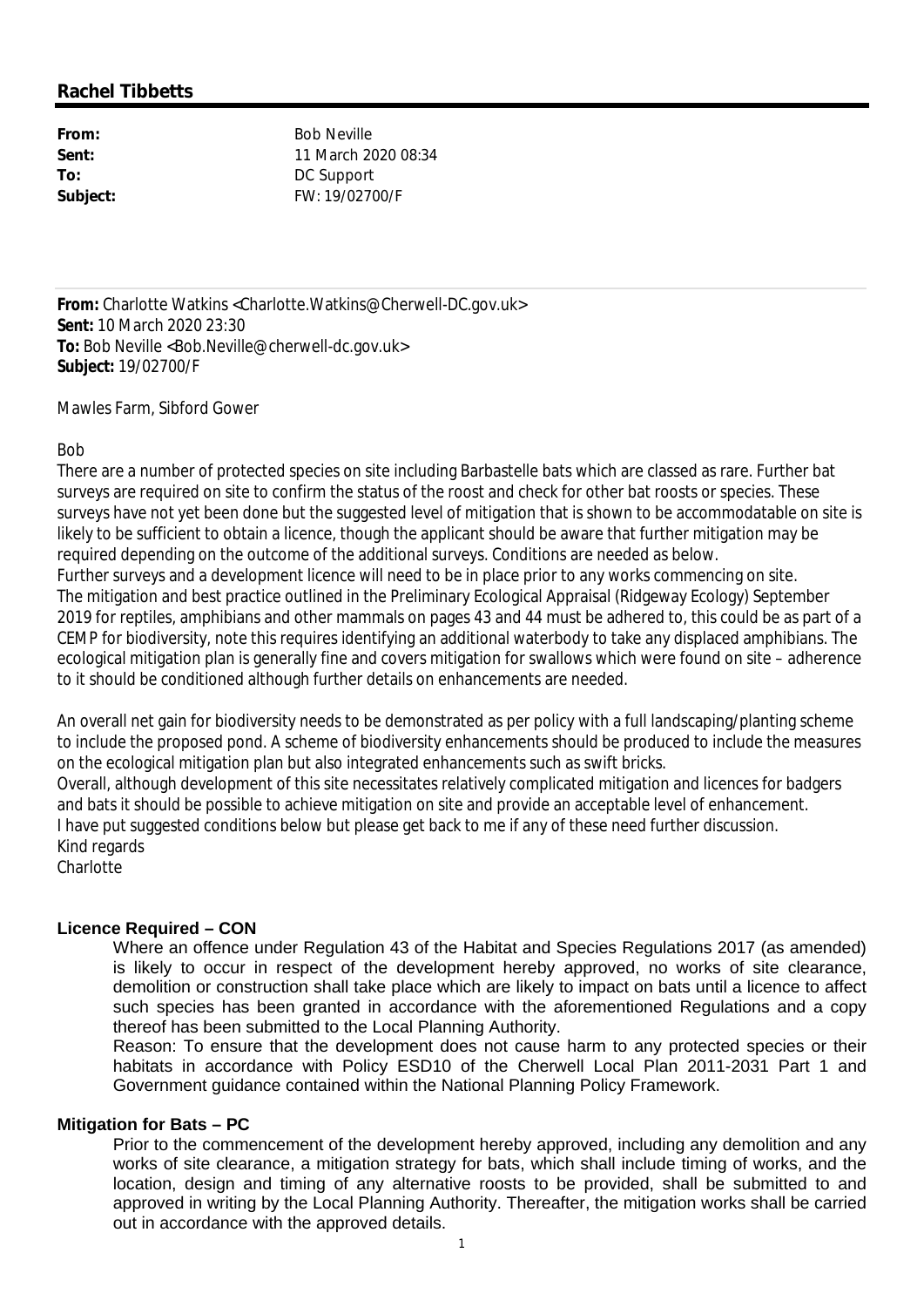Reason: To ensure that the development does not cause harm to any protected species or their habitats in accordance with Policy ESD10 of the Cherwell Local Plan 2011-2031 Part 1 and Government guidance contained within the National Planning Policy Framework.

#### **Site Clearance (nesting season) – TL**

All site clearance (including the removal of any vegetation or works to hedgerows) and works or demolition of buildings shall be timed so as to avoid the bird nesting season, this being during the months of March until July inclusive, unless the Local Planning Authority has confirmed in writing that such works can proceed, based on submission of a survey (no more than 48hrs before works commence) undertaken by a competent ecologist to assess the nesting bird activity on site, together with details of measures to protect the nesting bird interest on the site as required.

Reason: To ensure that the development will conserve and enhance the natural environment and will not cause significant harm to any protected species or its habitat in accordance with Government guidance contained within the National Planning Policy Framework.

## **Badgers Mitigation – PC**

Prior to the commencement of the development hereby approved, including any demolition and any works of site clearance, a full mitigation strategy for badgers, which shall include details of a recent survey (no older than six months), details of the development licence required and the location and timing of the provision of any protective fencing around setts/commuting routes, shall be submitted to and approved in writing by the Local Planning Authority. Thereafter, the development shall be carried out in accordance with the approved details.

Reason: To ensure that the development does not cause harm to any protected species or their habitats in accordance with Policy ESD10 of the Cherwell Local Plan 2011-2031 Part 1 and Government guidance contained within the National Planning Policy Framework.

#### **Accord with Ecological Mitigation Plan – TL**

The development hereby permitted shall be carried out in accordance with the drawing PA-0003, 'Site Plan Ecological Mitigation', unless otherwise agreed in writing by the Local Planning Authority.

Reason: To protect habitats and/or species of importance to nature conservation from significant harm in accordance with Government guidance contained within the National Planning Policy Framework.

#### **Biodiversity Enhancement – CON**

A method statement for enhancing the biodiversity on site, to include measures integrated into the buildings, bat, bird, insect and hedgehog provisions as well as full landscaping details shall be submitted to and approved in writing by the Local Planning Authority prior to the development reaching slab level. Thereafter, the biodiversity enhancement measures approved shall be carried out prior to occupation and retained in accordance with the approved details.

Reason: To protect habitats of importance to biodiversity conservation from any loss or damage in accordance with Policy ESD10 of the Cherwell Local Plan 2011-2031 Part 1 and Government guidance contained within the National Planning Policy Framework.

#### **Construction Environmental Management Plan (CEMP) for Biodiversity – PC**

No development shall take place (including demolition, ground works, vegetation clearance) until a Construction Environmental Management Plan (CEMP: Biodiversity) has been submitted to and approved in writing by the Local Planning Authority. The CEMP: Biodiversity shall include as a minimum:

- a) Risk assessment of potentially damaging construction activities;
- b) Identification of 'Biodiversity Protection Zones';
- c) Practical measures (both physical measures and sensitive working practices) to avoid or reduce impacts during construction (may be provided as a set of method statements);
- d) The location and timing of sensitive works to avoid harm to biodiversity features (to include reptiles, amphibians and mammals);